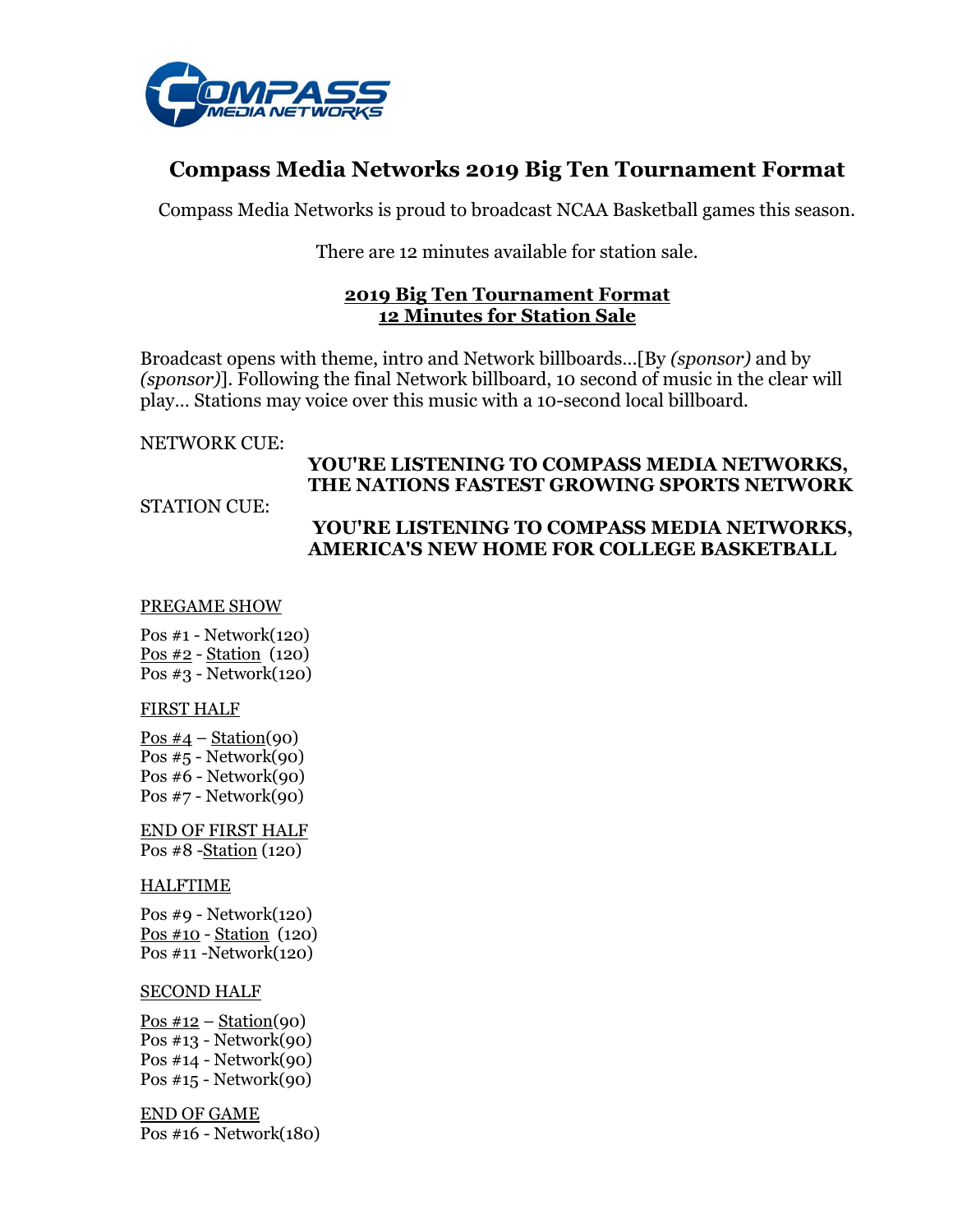

POSTGAME Pos  $\#17$  – Station(180)

## **2019 BIG TEN TOURNAMENT FORMAT PRODUCTION NOTES**

## *STATION ID*

A ten-second window for station identification will be provided near the top of each hour on this cue:

#### **"LET'S PAUSE 10 SECONDS FOR STATION IDENTIFICATION, YOU'RE LISTENING TO COMPASS MEDIA NETWORKS, AMERICA'S NEW HOME FOR COLLEGE BASKETBALL**

### *OVERTIME*

If the game goes into overtime or additional timeouts are taken, network may take additional breaks. When the game concludes, the format would resume as normal with POS 16 being a network break signaling end of game. Followed by POS 17 (LOCAL)

### *COMMERCIAL SEQUENCE*

The Network is not always in control of when commercial breaks can be taken, as this is often dictated by game play or the organization televising the contest. As a result, some commercial positions may not air in the exact order that they are scheduled on the above format. For example, should a game quarter end before all the formatted commercial positions have aired, the Network will jump ahead and go to the break scheduled for the end of that quarter. Any skipped commercial positions will be made good at the first available opportunity.

#### *STATION MAKEGOODS*

If any Station Positions are not accommodated as scheduled, make goods will be given at the first available opportunity with the cue:

### **YOU'RE LISTENING TO COMPASS MEDIA NETWORKS, AMERICA'S NEW HOME FOR COLLEGE BASKETBALL**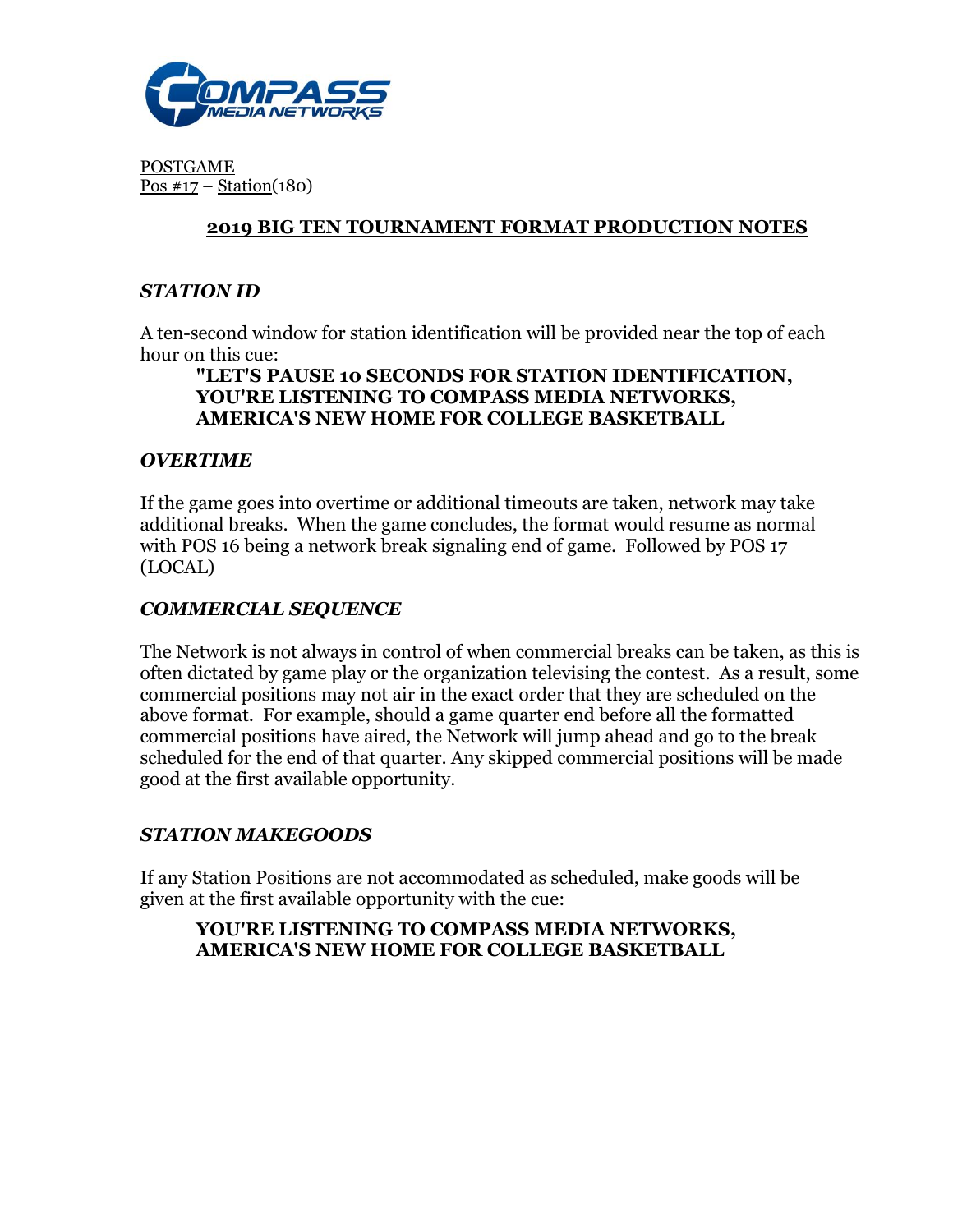

#### *FOR TOURNAMENT PLAY:*

At the conclusion of each game on day 1. The court will sign *off with* 

#### **YOU'VE BEEN LISTENING TO COMPASS MEDIA NETWORKS, THE NATIONS FASTEST GROWING SPORTS NETWORK**

AN END OF GAME TONE WILL THEN FIRE. THEN A LEGAL ID WILL FIRE. THEN THE OPENING BILLBOARD FOR THE NEXT GAME WILL START THE BEGINNING OF THAT GAME.

AT THE CONCLUSION OF GAME 2 HOWEVER- AN END OF GAME TONE WILL FIRE AND WE WILL GO OFF AIR.

GAME 3 HAS A HARD START TIME OF 6:45. THE PROCEDURE FOR IN BETWEEN GAMES 3 & 4 WILL BE THE SAME AS ABOVE

#### **ON DAY 2 & 3**

FOR GAMES 1&2 SAME AS ABOVE. AT THE CONCLUSION OF GAME 2 HOWEVER- AN END OF GAME TONE WILL FIRE AND WE WILL GO OFF AIR. GAME 3 HAS A HARD START TIME OF 6:45. THE PROCEDURE FOR IN BETWEEN GAMES 3 & 4 WILL BE THE SAME AS ABOVE.

AT THE CONCLUSION OF BOTH DAYS AN END OF GAME TONE WILL BE FIRED AS WELL.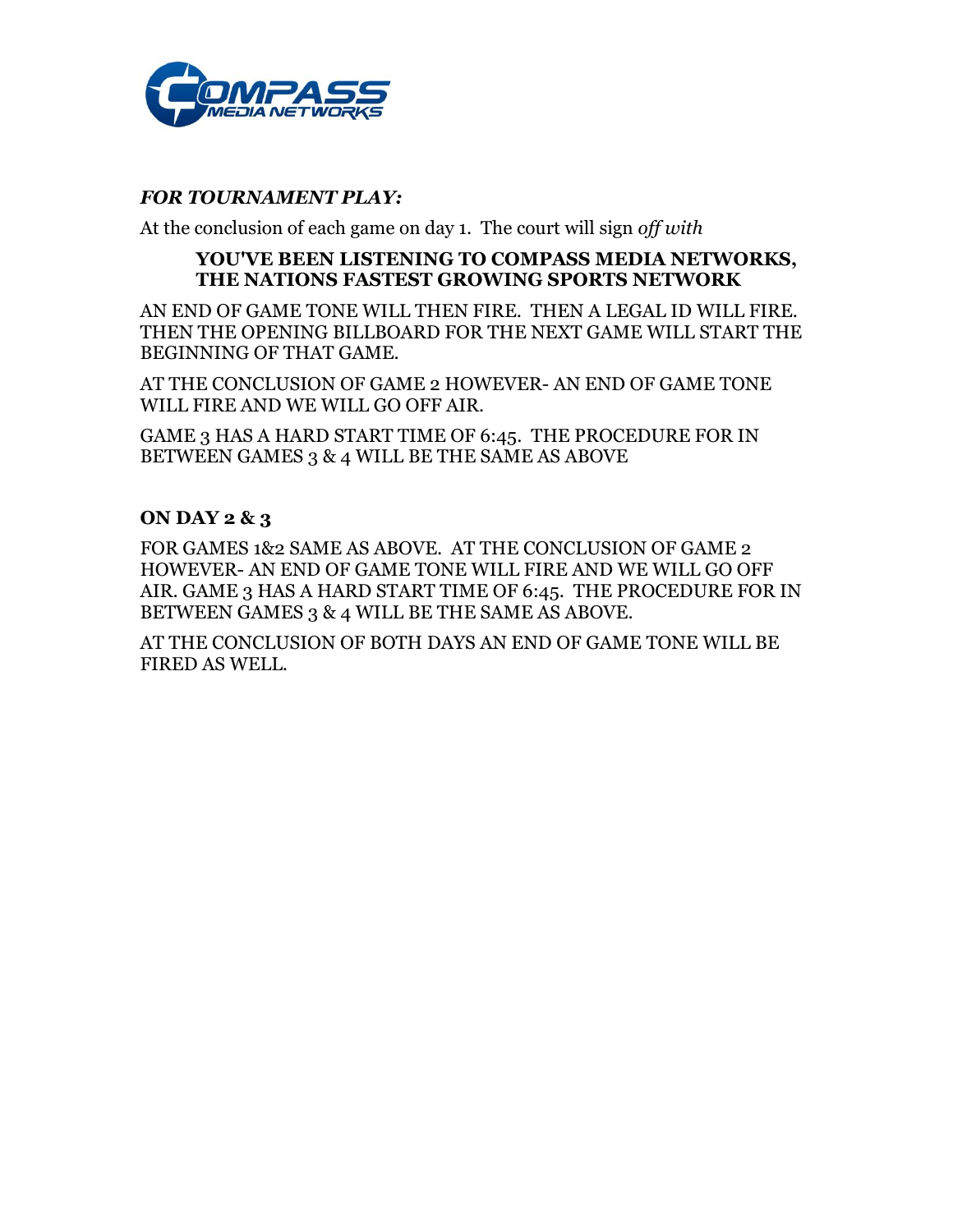

# **Radio Advertising Policies of the NCAA**

## Prohibited

NCAA advertising policies are designed to prohibit those advertisements that do not appear to be in the best interests of higher education. The NCAA will have the authority to rule in cases where doubt exists concerning acceptable advertisers and advertising copy for broadcasts of NCAA Championships; however, the following are expressly prohibited:

- 1. Alcoholic beverages (except as specified below),
- 2. Cigarettes and other tobacco products,
- 3. Professional sports organizations or personnel (except as specified hereafter),
- 4. Organizations promoting gambling,
- 5. Firearms, ammunition and other weapon related items, and
- 6. Nightclubs, pool halls, and similar establishments.

#### Restricted

There will be no advertisements for alcoholic beverages other than malt beverages, beer and wine. Such advertisements shall comprise not more than 60 seconds per hour, and no more than 120 seconds total of any broadcast.

#### Use of Professional Athletes

Advertisements featuring active professional athletes from the sport for which an NCAA broadcast is being produced are permissible, provided there are no vocal references to that sport. There are no advertising or promotional limitations applicable to active professional athletes in other sports. Advertisements in broadcasts that contain reference to the games, personnel (except as noted above), broadcasts, or other activities of professional sports organizations are not acceptable.

#### Drug Advertisements

Non-therapeutic drugs and, generally, other drugs and patent medicine advertisements are not allowed; however, analgesics, cold remedies, antacids and athletics training aids that are in general use are acceptable. Institutional advertising by pharmaceutical firms also is acceptable.

#### Affiliation with NCAA, Participating Teams

No commercial advertisement may relate, directly or indirectly, the advertising company or the advertised product to the participating institutions or their student-athletes, or the Association itself, unless prior written approval has been granted by the NCAA